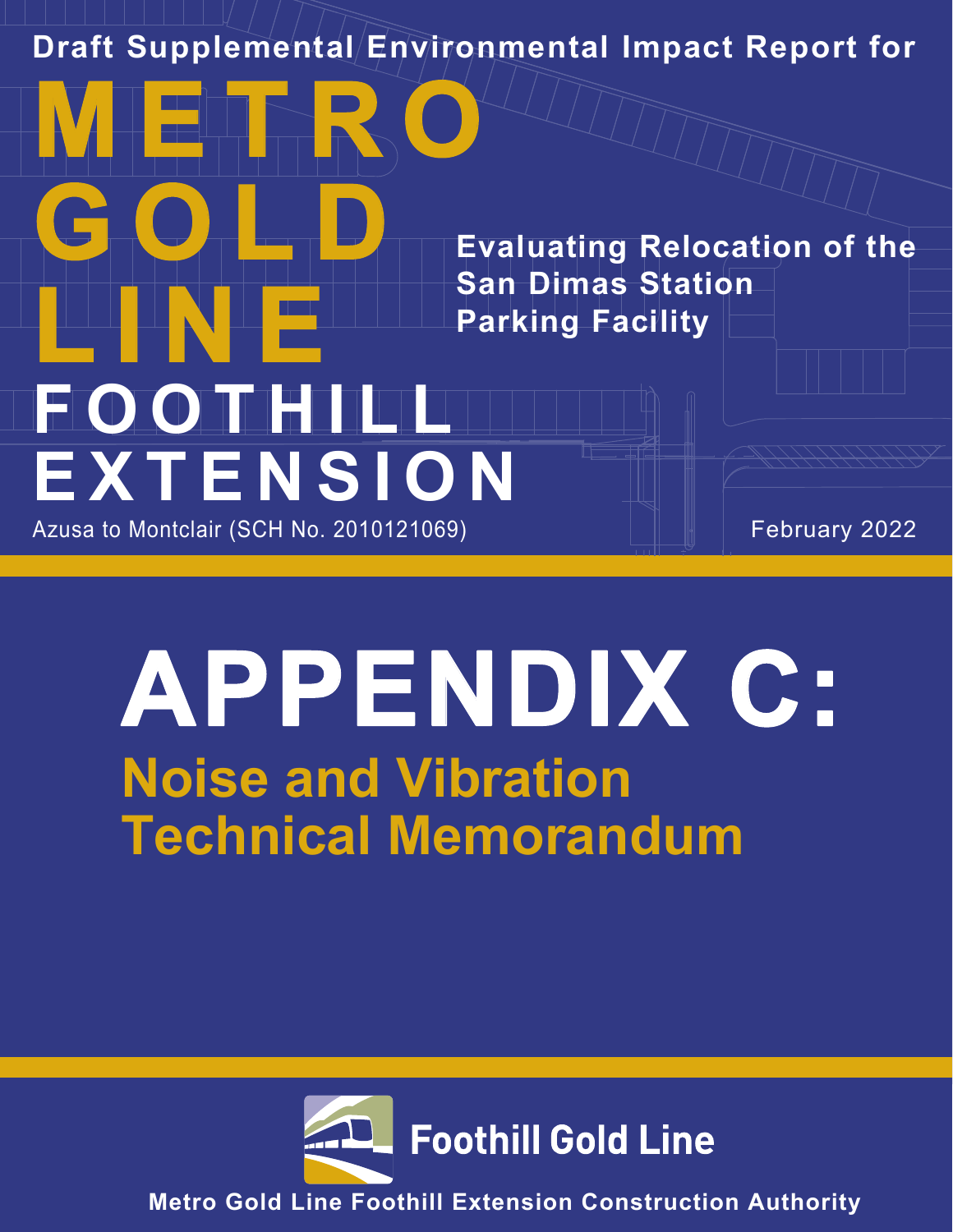

**Cross-Spectrum Acoustics Inc.**

Massachusetts Utah California

### **TECHNICAL MEMORANDUM**

**To:** Natasha Peterson, Foothill Gold Line Construction Authority

**From:** Shannon McKenna, Cross-Spectrum Acoustics Inc.

**Date:** August 23, 2021

**Subject:** Noise Assessment of San Dimas Modified Parking Facility<br> **Subject:** Equatill Gold Line Construction Authority Foothill Gold Line Construction Authority

This technical memorandum presents the evaluation of noise levels for a change in the site of the parking facility in San Dimas for the Foothill Gold Line Azusa to Montclair project. The Foothill Gold Line Construction Authority originally approved parking structures as part of the Final Environmental Impact Report (EIR). Modified parking lots were subsequently approved for Glendora, San Dimas, La Verne, Pomona, and Claremont stations as part of Supplemental EIR #2. The noise levels for the originally approved San Dimas parking structure from the Final EIR, the modified lot option from the Supplemental EIR #2, and the currently proposed modified parking option are assessed using the methodology in the Federal Transit Administration's Noise and Vibration Impact Assessment guidance manual (the FTA guidance manual)<sup>[1](#page-1-0)</sup>.

The proposed modified parking facility location for San Dimas is located south of the project right-ofway between Monte Vista Avenue and San Dimas Avenue, in the location of an existing parking lot. The location of the proposed modified parking facility is shown in [Figure 1](#page-3-0) with the nearest noise-sensitive receivers. The parking structure assessed in the Final EIR, shown in [Figure 2,](#page-4-0) is located two blocks to the east, south of the project right-of-way and west of Walnut Avenue. The parking lot assessed for the Supplemental EIR #2 overlaps the Final EIR location and is also shown in in [Figure 2.](#page-4-0) The change in noise level resulting from the modifications depend on the change in number of parking spaces and the change in distance to the noise-sensitive receivers. The predicted noise levels for the proposed modified San Dimas parking facility, including noise generated as a result of proposed access points, are lower than the predicted noise levels for the Final EIR parking facility due to a reduced number of spaces proposed resulting from changing the parking structure to a surface lot. The predicted noise levels for the proposed modified San Dimas parking facility, including access points, are lower than the predicted noise levels for the Supplemental EIR #2 facility because the nearest sensitive receivers are farther from the proposed modified lot location.

#### **METHODOLOGY**

The FTA guidance manual provides screening distances for different noise sources. The screening distances recommended for parking facilities is 125 feet for unobstructed sensitive receivers and 75 feet for sensitive receivers with intervening buildings between the parking area and the receiver. The nearest noise sensitive receivers to the modified parking facility in San Dimas are within the FTA's recommended screening distance of 125 feet, indicating a noise impact assessment is needed.

<span id="page-1-0"></span><sup>&</sup>lt;sup>1</sup> *Transit Noise and Vibration Impact Assessment Document FTA Report No. 0123. Office of Planning and* Environment Federal Transit Administration. September 2018.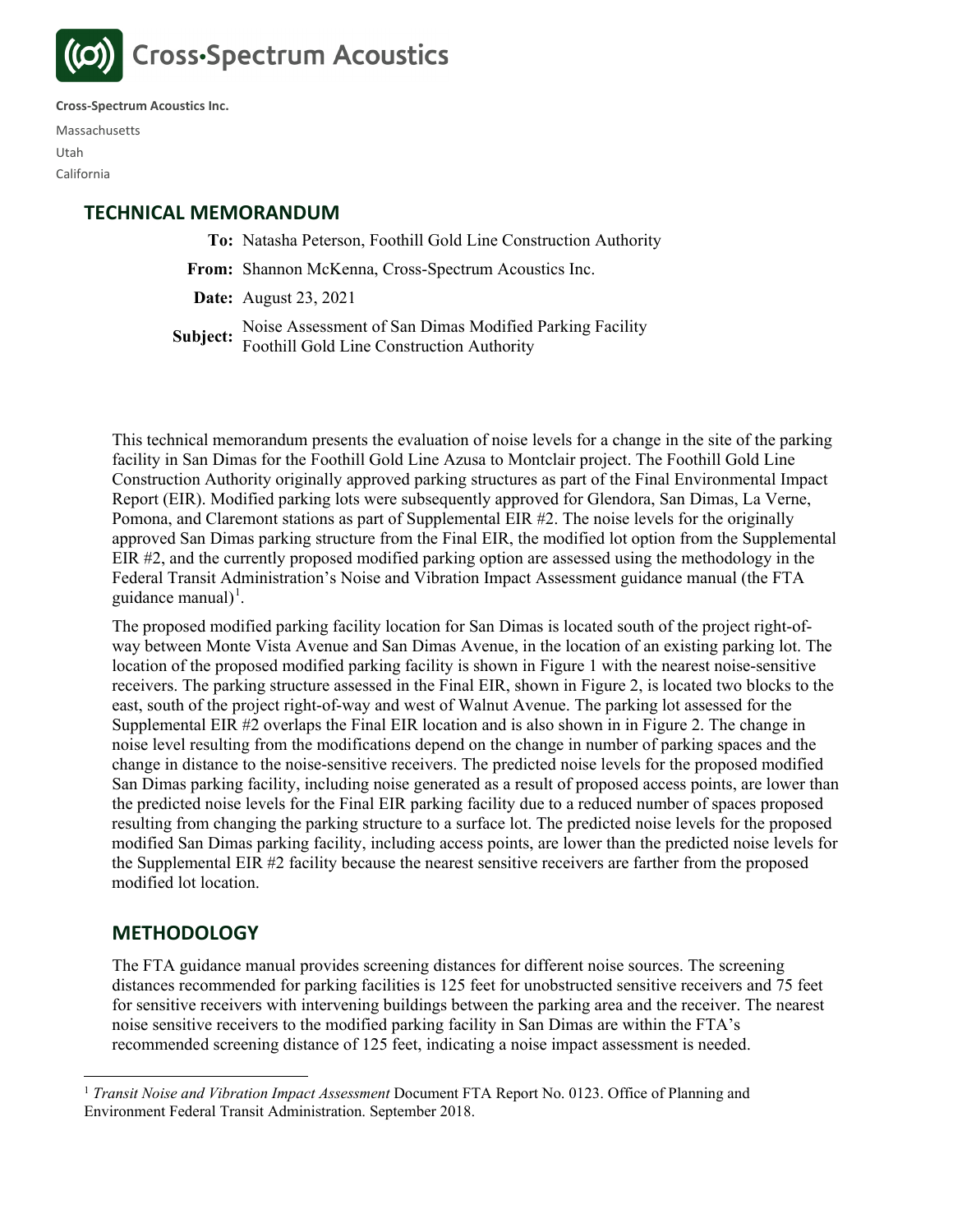| Noise Assessment of Modified Parking Facilities  | August 6, 2020 |
|--------------------------------------------------|----------------|
| <b>Foothill Gold Line Construction Authority</b> | Page 2         |

The noise levels from the parking facility are predicted using the reference noise levels and formulas provided in the FTA guidance manual. The reference Sound Exposure Level  $(SEL)^2$  $(SEL)^2$  for parking garages is 92 dBA at 50 feet for a garage with 1000-car capacity in peak activity hour. The reference level is adjusted for distance to the sensitive receiver and the car capacity of the garage using the following formula:

$$
Leq(1hr) = SEL_{ref} + 10 \log \left( \frac{N_{autos}}{1000} \right) - 25 \log \left( \frac{D}{50} \right) - 35.6
$$

where:

| $=$                      | 1-hour equivalent noise level at the sensitive receiver    |
|--------------------------|------------------------------------------------------------|
| $=$                      | Reference Sound Exposure Level                             |
| $=$                      | Number of automobiles per hour                             |
| $\overline{\phantom{0}}$ | Distance from the parking garage to the sensitive receiver |
|                          |                                                            |

#### **NOISE ASSESSMENT**

[Figure 1](#page-3-0) shows an aerial map of the proposed modified parking lot in San Dimas. The nearest noise sensitive receiver is located 60 feet to the south of the lot. [Table 1](#page-2-0) presents the parking volumes for the previously approved structure and the modified lot, the distance to the nearest noise-sensitive receiver, and the predicted change in 1-hour Leq noise levels. The Final EIR structure and the proposed modified lot are a similar distance to the nearest noise sensitive receiver, but the modified lot has fewer spaces resulting in a lower predicted noise level compared to the Final EIR structure. The Supplemental EIR #2 modified lot has an equal number of spaces to the proposed modified lot, but the proposed modified lot is farther from the nearest noise sensitive receivers, resulting in a lower predicted noise level.

<span id="page-2-0"></span>

|                                            | 2013 Final EIR<br><b>Structure</b> | 2020 Supplemental<br>EIR #2 Modified<br>Lot | <b>Proposed</b><br><b>Modified Lot</b> |
|--------------------------------------------|------------------------------------|---------------------------------------------|----------------------------------------|
| Number of Parking Spaces Proposed          | 450                                | 289                                         | 289                                    |
| Minimum Distance to Sensitive<br>Receivers | 55 feet                            | 45 feet                                     | 60 feet                                |
| Predicted Noise Level, 1-hr Leq            | $52$ dBA                           | $52$ dBA                                    | 49 dBA                                 |

**Table 1. Changes in Parking Volumes and Predicted 1-hr Leq Noise Levels**

The FTA noise impact criteria for residential land use utilizes the 24-hour day-night noise level metric, or Ldn. The Ldn is the sound exposure level over 24-hours with a 10 dB penalty for noise during nighttime hours to account for the greater sensitivity of people to nighttime noise. The impact threshold is based on the existing noise level. The existing noise levels for the noise sensitive receivers shown in [Figure 1](#page-3-0) are based on the noise measurement data presented in the Final EIR<sup>[3](#page-2-2)</sup>.

[Table 2](#page-3-1) presents the predicted Ldn compared to the FTA impact threshold for the noise sensitive receivers closest to the proposed modified parking lot in San Dimas. The Ldn is predicted assuming that the number of automobiles per hour using the lot is the full capacity of the lot (289 vehicles) between 4 a.m. to 10 p.m. Predictions assume the number of automobiles per hour is half the capacity of the lot from 10

<span id="page-2-1"></span><sup>2</sup> Sound Exposure Level is the level of sound accumulated over a given time interval or event.

<span id="page-2-2"></span><sup>&</sup>lt;sup>3</sup> 2013 Final Environmental Impact Report (Final EIR) for the Metro Gold Line Foothill Extension from Azusa to Montclair Project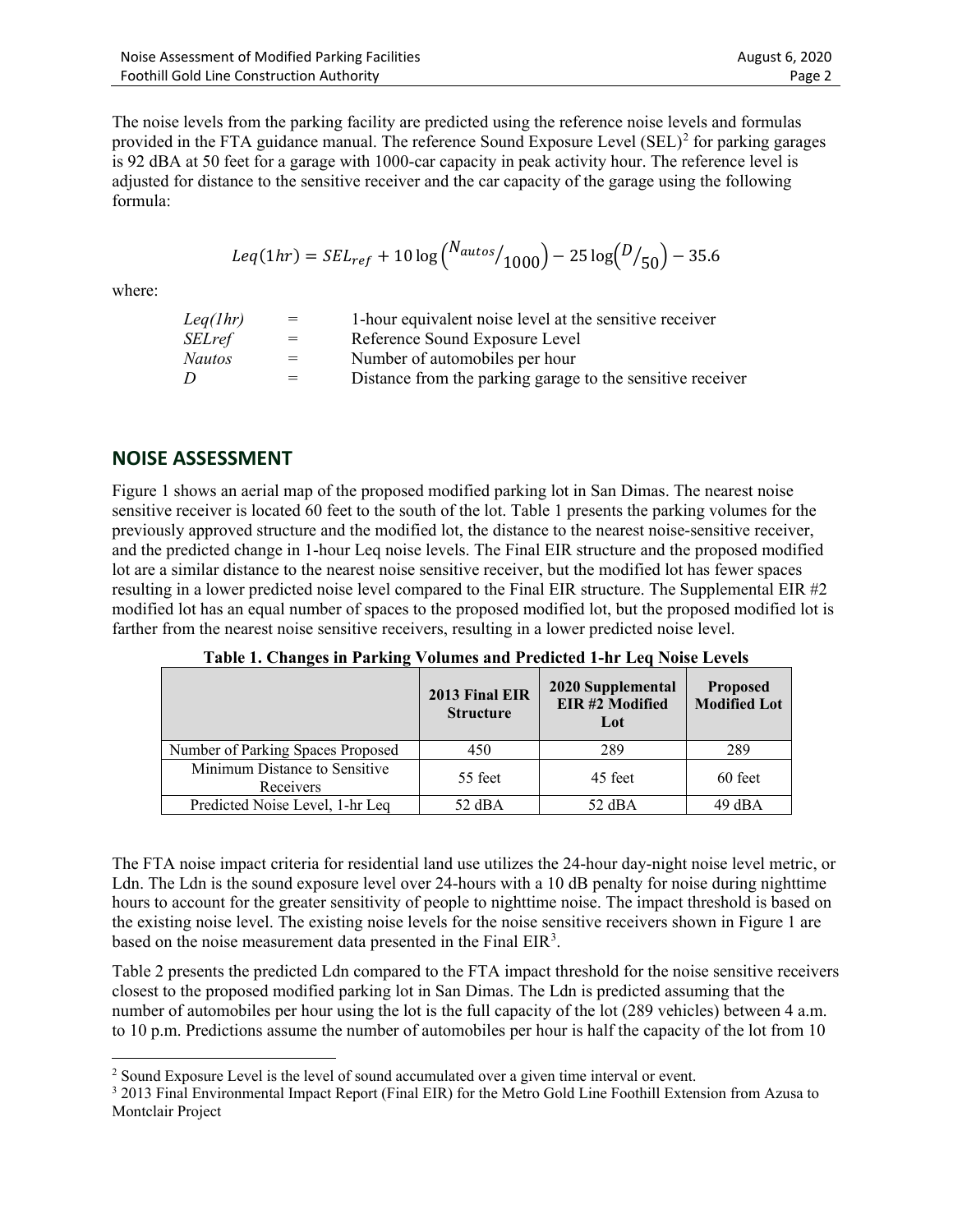| Noise Assessment of Modified Parking Facilities | August 6, 2020 |
|-------------------------------------------------|----------------|
| Foothill Gold Line Construction Authority       | Page 3         |

p.m. to 2 a.m. and that no cars enter or exit the lot from 2 a.m. to 4 a.m. The assumptions for number of automobiles per hour are meant to be conservative to avoid underpredicting noise levels from the parking lots, and is consistent with the assumptions in Supplemental EIR #2. [Table 2](#page-3-1) shows the predicted noise level at the San Dimas modified parking lot is below the FTA impact threshold.

<span id="page-3-1"></span>Because the predicted noise level is below the FTA impact threshold for moderate or severe noise, no noise mitigation measures are recommended for the San Dimas modified parking lot.

|                                         | <b>San Dimas</b> |
|-----------------------------------------|------------------|
| Existing Noise Level, Ldn               | $65$ dBA         |
| Moderate Noise Impact<br>Threshold, Ldn | $61$ dBA         |
| Severe Noise Impact<br>Threshold, Ldn   | $66$ dBA         |
| Predicted Ldn                           | $53 \text{ dBA}$ |
| <b>Impact Assessment</b>                | No Impact        |

**Table 2. Noise Impact Assessment for San Dimas Modified Parking Lot**



<span id="page-3-0"></span> $\mathbb{M}$ 

N. **Figure 1: Aerial Map of Proposed Modified Parking Lot and the Nearest Noise-Sensitive Receiver for San Dimas Station**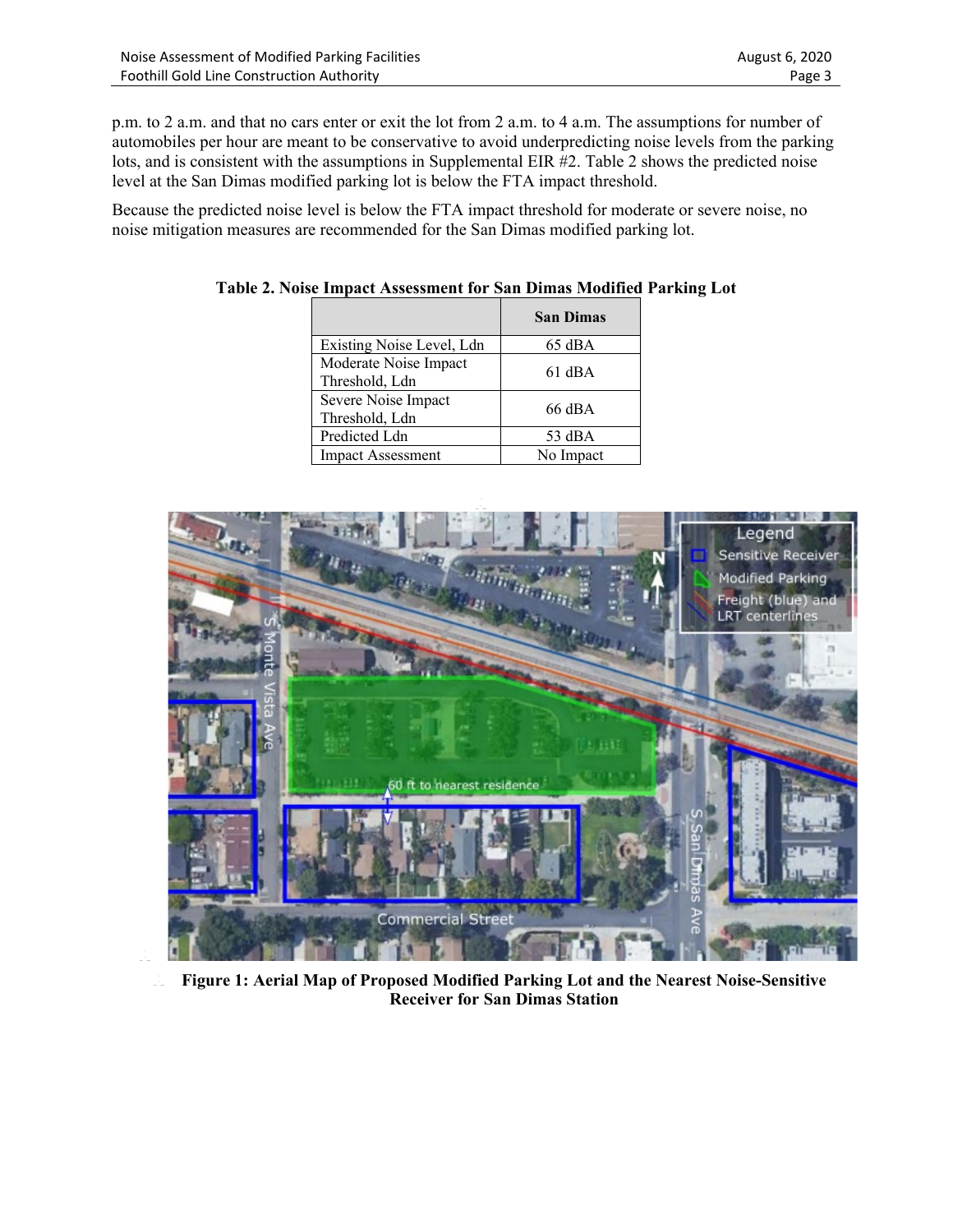

<span id="page-4-0"></span> $\frac{N}{N}$  $\mathbb{M}$ 

**Figure 2: Aerial Map of 2013 FEIR Parking Structure, Modified SEIR #2 Parking Structure, and the Nearest Noise-Sensitive Receiver for San Dimas Station**